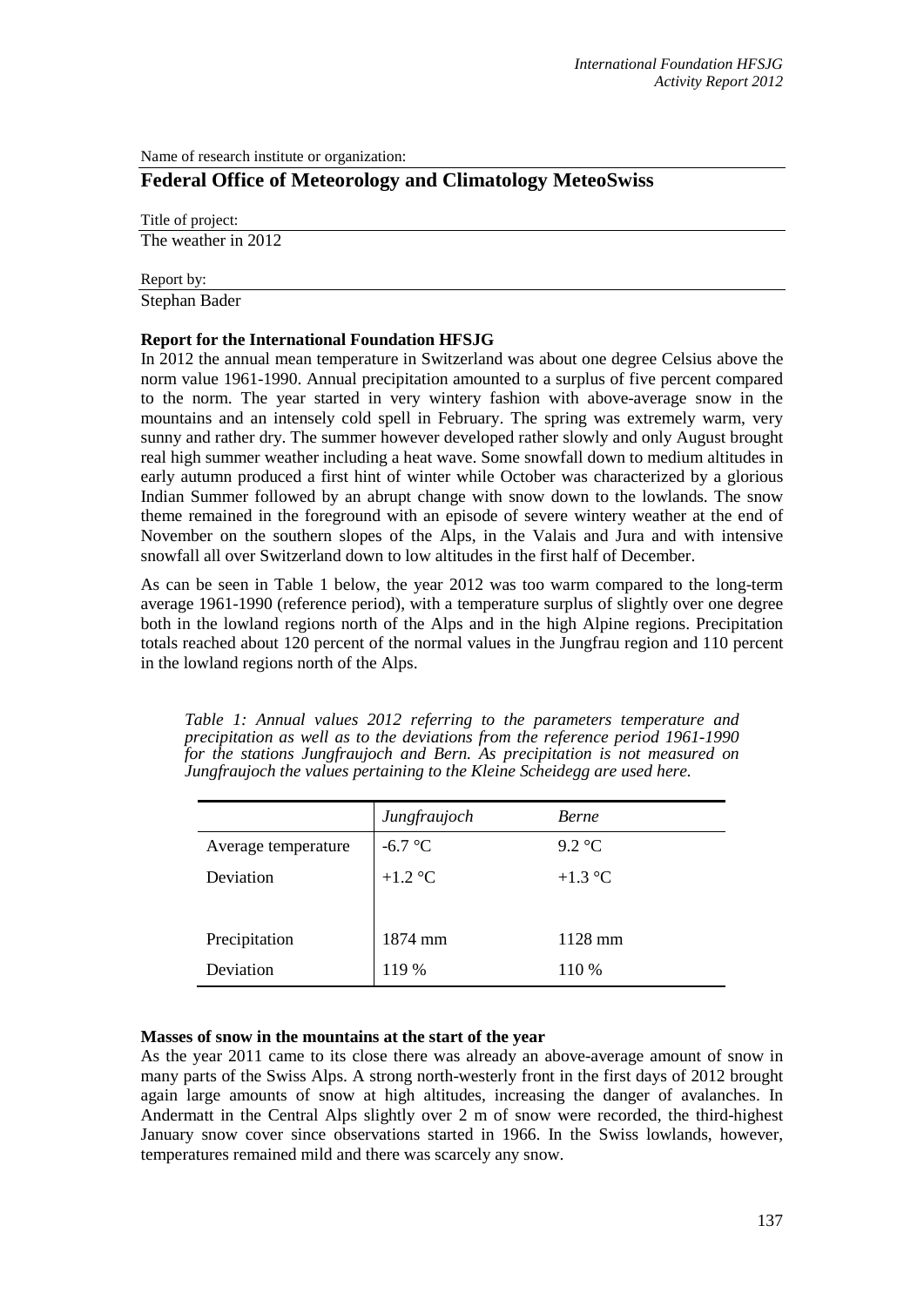### **Intensively cold in February**

After a period with sunny and mild winter weather Switzerland was seized by the most powerful cold spell in 27 years from the beginning of February on. In lower regions of Eastern Switzerland, cold air from Siberia caused the daily mid-temperatures to fall as low as -9 to -10°C from 1 to 14 February. In Western Switzerland the values were slightly higher, in Southern Switzerland considerably higher with -2 to -8°C. On the plain north of the Alps minimum temperatures fell locally below -20°C, in the high Alpine valley of the Engadin below -30°C. In the second week of February smaller lakes on the Swiss Plateau froze. Access to the frozen "Pfäffikersee" was possible and the ice cover on the "Greifensee" was also open to the public for a short while. In the upper part of Lake Zurich a lot of ice skaters enjoyed themselves on the frozen bay of Rapperswil, and there were extended ice sheets along many shore areas.

During the cold spell some snow fell occasionally north of the Alps, causing permanent snow cover in many low-altitude areas as well. However, snow depths were generally moderate in these places.

### **Extreme cold followed by extreme warmth**

In the second half of February temperatures turned out exceptionally mild, starting south of the Alps. On 25 February 2012 the temperature in Locarno-Monti rose to 23.3°C, breaking the February record since observations started in 1935. The former February record of 1948 was more than 1°C below this mark.

The exceptional warmth finally extended to all Swiss regions and lasted up to the first days of April. Overall, it was the second warmest March in Switzerland, south of the Alps even the warmest since observations began in 1864. North of the Alps sunshine duration reached record values while in the Alps values were on a par with former records.

#### **Summer temperatures in spring**

After the period of record-breaking warmth the weather continued unsettled and cool until mid-April. A "Föhn" storm in the last April days, however, generated summery conditions. On 28 April the highest April temperatures were recorded by some weather stations since observations began, e.g. in Berne 28.2°C (since observations started in 1864) or in Lucerne 29.1 $\degree$ C (since 1886). In the Alps, too, it was extremely mild. In Davos (1600 m a.s.l.) the thermometer rose to 19.4°C. This was the same temperature as measured on 25 April 2007 and a record for April since observations started in 1877. A short while later high summer temperatures set in. On 11 May there was plenty of sunshine and widespread temperatures of 27 to 29 $^{\circ}$ C, in isolated sites a very hot day (above 30 $^{\circ}$ C) was recorded, a rare event so early in May in the lowlands of the German-speaking part of Switzerland. The zero degree level was as high as 4140 m a.s.l., an altitude which had not been reached before in the past 40 years in the first part of May.

#### **A wet and grey start to the summer**

Only a day after the summer heat Switzerland came again under the influence of a polar cold front. With heavy rainfalls temperatures on the Plateau reached little over 10°C. In mid-May it snowed down to an altitude of 600 m a.s.l. Further strong precipitation followed in the last third of May. The first half of June was grey and wet in the entire country: sunshine duration north of the Alps amounted to only 10 to 20% of the long-term average values. In the Valais and south of the Alps these values were higher, but with about 30% clearly below the expected sunshine duration. The first three weeks in July were also dominated by unsettled weather episodes and the repeated influx of cool air masses. At the end of this period, which can hardly be described as summery, a splendid waterspout was observed in the lower part of Lake Zurich on 21 July in changeable and cool west-wind weather.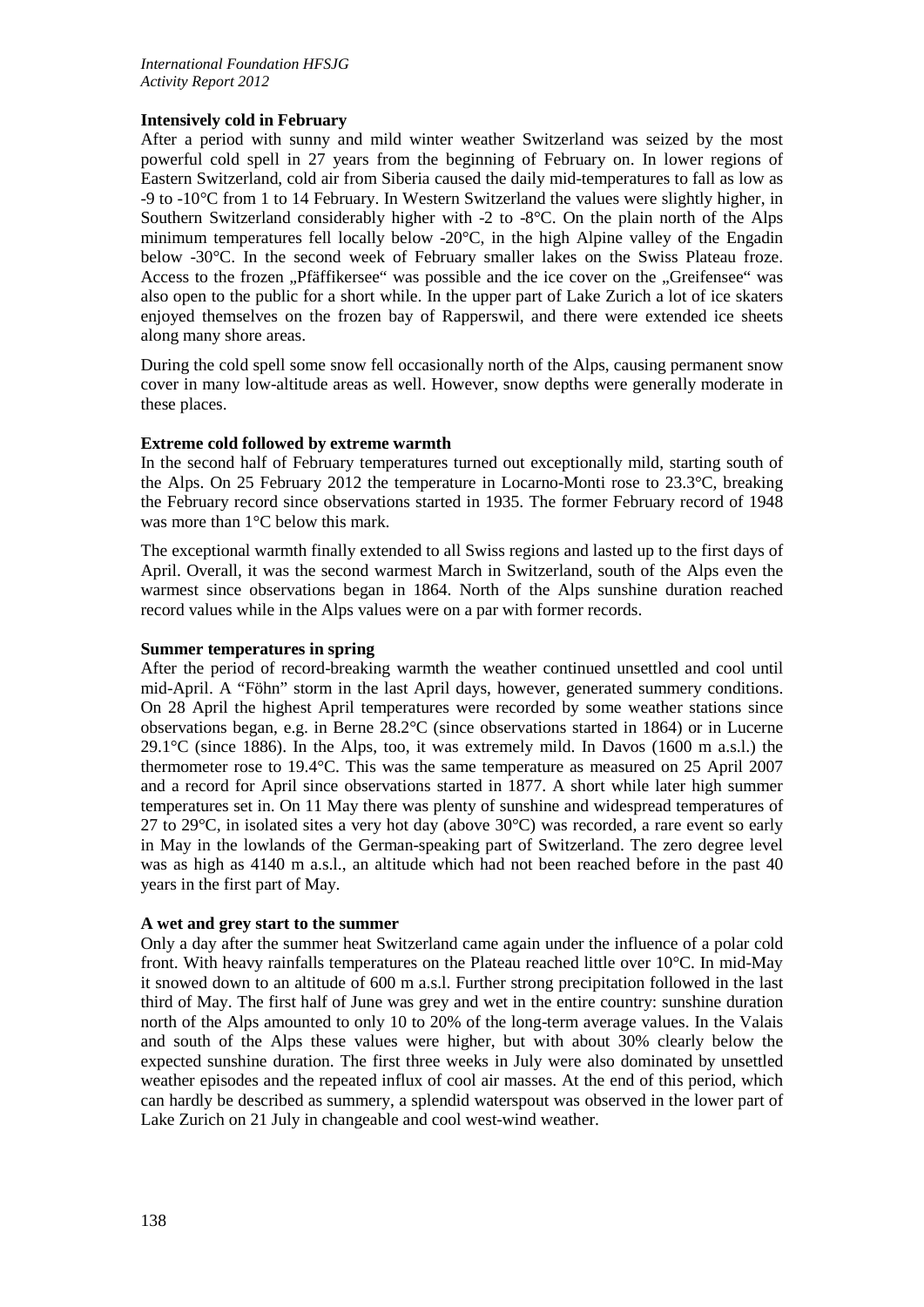#### **Hot summer weather only in August**

From the beginning of summer hot weather spells were limited in many areas to short periods in the last thirds of June and July while in the Ticino summer weather prevailed throughout July. Only August brought persistent warm summer conditions to all of Switzerland. After the middle of the month the entire country was seized by an intense heat wave. Temperatures of above 30°C were recorded up to altitudes of over 500 m a.s.l., and at some higher-altitude stations record values for the month of August were observed. On the Jungfraujoch, temperatures rose to a new, absolute maximum of 12.8°C. With 36.9°C the weather station in Sion reported the highest temperature. This was the highest temperature registered by MeteoSwiss in our country since the record heat of the summer of 2003. However, the values registered then were substantially higher.

### **First harbingers of winter**

A powerful polar front on the threshold of August to September put paid to the summer heat of 2012. There was a lot of precipitation on the northern slopes of the Alps and some Alpine passes had to be closed due to snowfall. After a period of summery high pressure weather a new strong influx of cold air on 11 to 12 September again brought snow as far down as medium altitudes. As cold air from the North arrived, several waterspouts could be seen on Lake Constance on 13 September. A few days later the same scenario was repeated: mild late summer weather followed by a cold spell with snow in the mountains.

In the last September days a pronounced "Föhn" situation established itself, bringing abundant precipitation to some southern regions of the Alps. The large amount of rain made the waters of the Maggia river rise dangerously on 26 and 27 September. After the subsequent quick changes between sunny/mild and wet/grey days a further powerful cold front followed in mid-October with heavy precipitation. Along the eastern slopes of the Alps an uninterrupted snow cover appeared above 800 m a.s.l. and in the Canton of Graubünden there were 10 to 20 cm of fresh snow above 1000 m a.s.l. On the Swiss Plateau temperatures remained under 10°C in the daytime.

### **Beautiful Indian Summer**

After this wintery episode Switzerland enjoyed a splendid Indian Summer from 17 to 25 October. Even in medium altitudes temperatures rose partly above  $20^{\circ}$ C in sunny weather conditions, which is exceptionally mild for this season. As a consequence some weather stations in alpine locations reported new temperature records for the second half of October. From 23 October regions below 1000 to 1400 m a.s.l. north of the Alps disappeared under a dense blanket of fog.

#### **Winter down to the lowlands in October**

A massive influx of polar air masses in the last days of October spread a wintery cover over most parts of Switzerland. On 28 October there were overall 1 to 10 cm of fresh snow in the German-speaking parts, 10 to 20 cm in slightly higher altitudes, locally even more. The persistent snowfall down to low altitudes brought a new October snow record to St. Gallen: 33 cm, exceeding by far the former record of 18 cm (30./31.10.1974, according to the measurement series starting in 1959). At the Langnau im Emmental station 30 cm of snow were measured, the former record amounting to 27 cm (30.10.2008; measurement series starting in 1958). At lower altitudes lower values were registered. There were 19 cm of snow in Zurich on the morning of 29 October. The October record so far dates back to 30.10.2008 with 20 cm (measurement series starting in 1931). The two events are therefore on a similar scale. Towards the Alps snow levels were not as spectacular compared to former October events. There was no snow in the area of Lake Geneva, in low-altitude sites of the principal valley of the Canton of Valais, of the Ticino and in the valleys of the rivers Aare, Reuss and Rhine.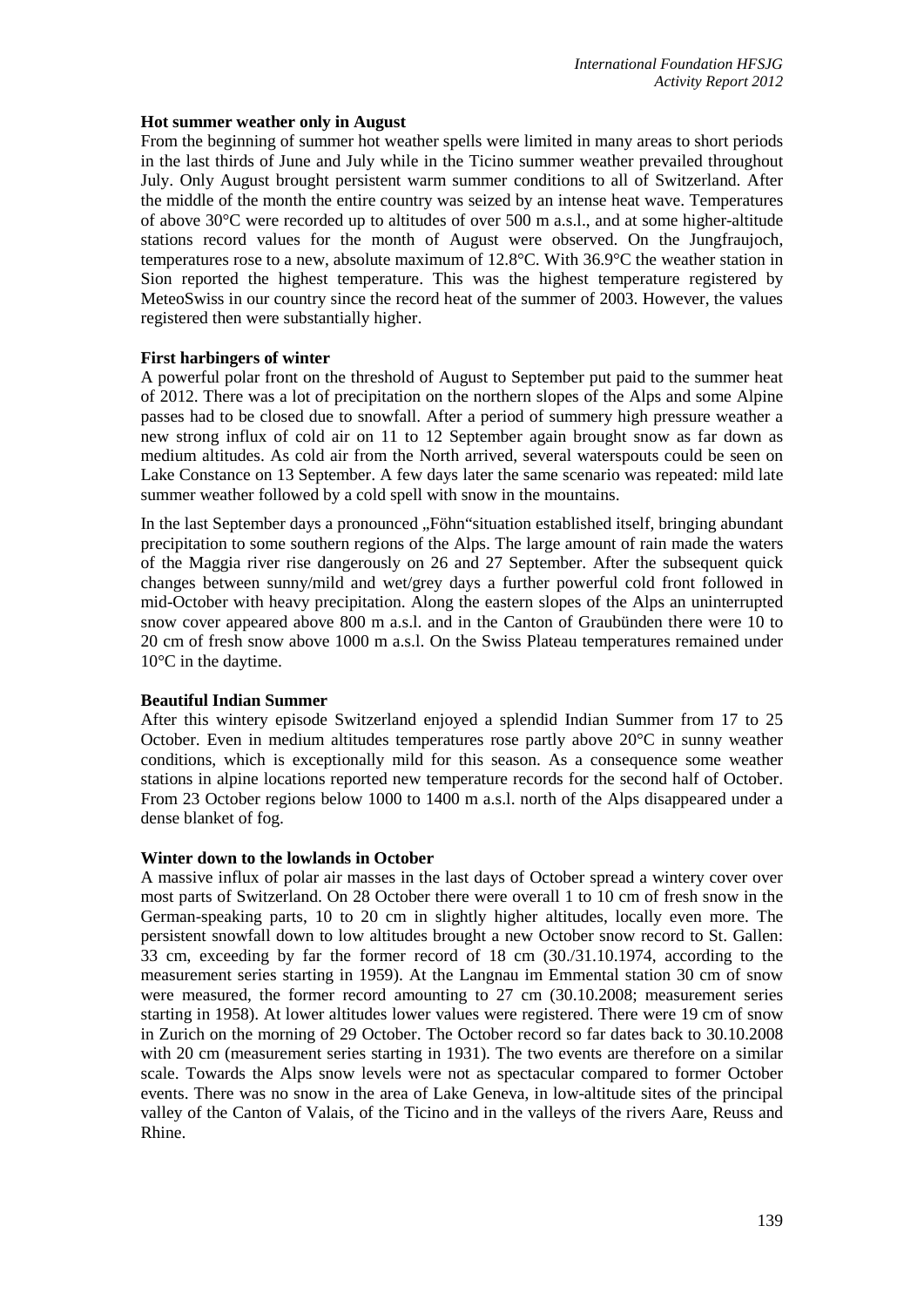## **Mild and sunny late autumn in mid-November**

From 12 November a stable autumnal high pressure situation with sunny mountain weather established itself. The zero degree level rose to above 3000 m a.s.l. in the daytime, pushing the maximum temperature on the Jungfraujoch (3580 m a.s.l.) up to  $+3^{\circ}$ C. In the lowlands north of the Alps typical November fog developed while the Ticino enjoyed a lot of sunshine.

## **Heavy snowfall**

In the last days of November heavy precipitation started in the west and above all south of the Alps. In the Jura, in the northern Ticino and in the Simplon area the snow line sank to about 800 m a.s.l. There were 80 to 120 cm of fresh snow along the southern slopes of the Alps, from Monte Rosa to Simplon, Ticino and to the Valle Mesolcina while 30 to 50 cm were measured on the main ridge of the Alps and in the Upper Valais; 40 to 60 cm in the Jura above 1500 m a.s.l. The centre of this heavy precipitation event was located in the area of Valle Maggia – Locarnese.

On 29 November cold air masses from the north brought some fresh snow also to the lowlands north of the Alps. Along the pre-Alps from 700 to 900 m a.s.l. there were 40 cm of snow while lesser amounts of fresh snow were registered toward the Alps.

### **Lots of snow at the beginning of winter**

The influx of cold air generated the first "ice day" with temperatures below zero during the whole day in many regions north of the Alps exactly at the beginning of the meteorological winter (1.12.). Marking the arrival of winter even further, an active snow front crossed the entire area north of the Alps on the following day. Dense snow flurries wrapped the lowlands into a blanket of powdery fresh snow on that first Sunday in December, with snow heights of 2 to 10 cm, locally even to 20 cm.

From 3 to 4 December the Valais was snowed in. In Sion 30 cm of fresh snow fell, Brig got 50 cm and at Ulrichen in the Upper Valais the snow cover was as deep as 80 cm.

The second December weekend was also very wintery. After a substantial snowfall in the night Switzerland presented itself mostly in white on Saturday morning (8.12.2012). From Lake Geneva to Lake Constance the Swiss Plateau was under a snow cover of 5 to 35 cm and in certain regions of the northern slopes of the Alps 50 to 65 cm. Even Locarno-Monti (367 m a.s.l.) in the Ticino reported 1 cm of snow. In low altitudes north of the Alps the snow cover remained for about a week before it disappeared on the third December weekend, which brought rain and mild temperatures. South of the Alps however it snowed heavily on that weekend and as a result there were 10 to almost 20 cm of snow in the low regions of the Ticino.

### **Annual balance**

Averaging the total of Swiss measurements, the year 2012 was about 1°C too warm in comparison with the norm value 1961-1990. In the Ticino the temperature surplus amounted to  $+1.6^{\circ}$ C regionally, in the Valais up to  $+1.8^{\circ}$ C, in lower areas north of the Alps however only from  $+0.6$  to  $+0.8$ °C.

Precipitation was significantly above average in northern Switzerland and regionally on the north-eastern slopes of the Alps, resulting in 120 to 130 percent of the norm value. The valleys south of the Alps in parts received 110 to 120 percent of the norm value 1961-1990. In other parts of the country values amounted to 100 to 115 percent of the norm.

Sunshine duration reached 110 to 120 percent of the norm 1961-1990 on the Swiss Plateau from Lake Geneva to Lake Constance. In most other areas values were around 100 to 110 percent.